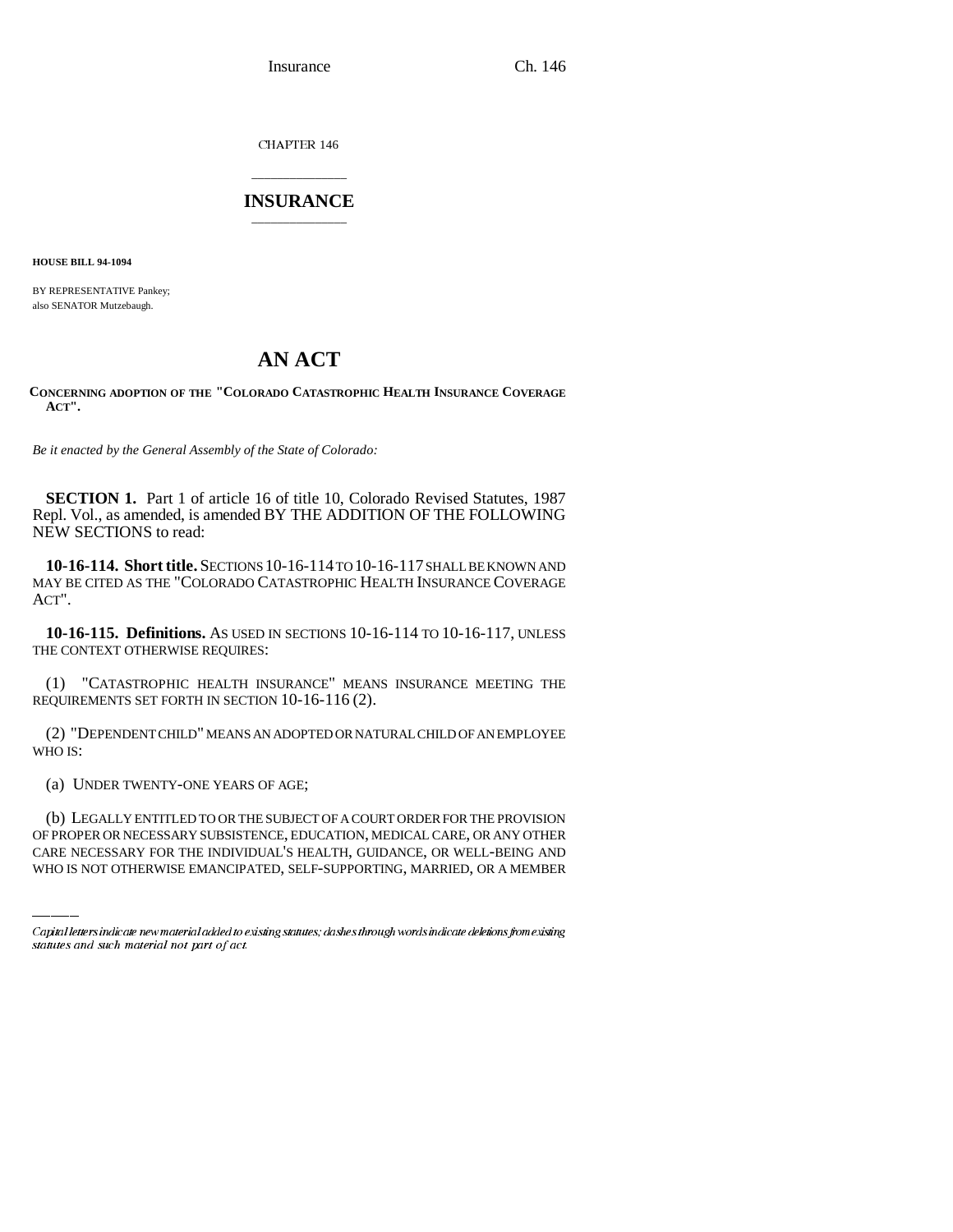OF THE ARMED FORCES OF THE UNITED STATES; OR

(c) SO MENTALLY OR PHYSICALLY INCAPACITATED THAT THE INDIVIDUAL CANNOT PROVIDE FOR HIMSELF OR HERSELF.

(3) "EMPLOYEE" MEANS AN INDIVIDUAL WHO RESIDES IN THIS STATE AND IS EMPLOYED BY AN EMPLOYER.

(4) "EMPLOYER" MEANS A PERSON OR ENTITY EMPLOYING ONE OR MORE INDIVIDUALS IN THIS STATE, EXCLUDING THE FEDERAL GOVERNMENT OR BUSINESSES PROVIDING HEALTH INSURANCE COVERAGE THROUGH A SELF-INSURED PLAN WHICH HAS BENEFITS EQUAL TO OR GREATER THAN A CATASTROPHIC HEALTH INSURANCE PLAN SET FORTH IN SECTION 10-16-116.

**10-16-116. Catastrophic health insurance - coverage.** (1) ON AND AFTER THE EFFECTIVE DATE OF SECTIONS 10-16-114 TO 10-16-117, ANY EMPLOYER WHO DOES NOT OFFER OTHER HEALTH INSURANCE MAY OFFER CATASTROPHIC HEALTH INSURANCE TO ITS EMPLOYEES PURSUANT TO SECTIONS 10-16-114 TO 10-16-117. EMPLOYEES WHO ELECT SUCH COVERAGE SHALL PAY THE COST OF THE INSURANCE PURSUANT TO SECTION 10-16-117.

(2) EACH CATASTROPHIC HEALTH INSURANCE POLICY IS REQUIRED TO:

(a) BE IN THE NAME OF THE INSURED EMPLOYEE;

(b) HAVE A MINIMUM DEDUCTIBLE OF TWO THOUSAND FIVE HUNDRED DOLLARS;

(c) OFFER COVERAGE FOR THE SPOUSE AND DEPENDENT CHILDREN OF THE INSURED EMPLOYEE;

(d) COVER ALL EMPLOYEES WHO ELECT COVERAGE AND ARE NOT OTHERWISE COVERED BY MEDICARE OR ANOTHER EMPLOYER'S CATASTROPHIC HEALTH INSURANCE POLICY;

(e) COVER AN EMPLOYEE WHO WOULD BE ELIGIBLE EXCEPT FOR UNDERWRITING CONSIDERATIONS THAT RELATE TO HEALTH, IF THE EMPLOYEE WAS CONTINUOUSLY COVERED FOR ONE YEAR OR MORE UNDER ANOTHER HEALTH INSURANCE POLICY;

(f) BE PRICED PURSUANT TO A MODIFIED FORM OF COMMUNITY RATING. THE INFORMATION TO BE TAKEN INTO ACCOUNT BY THE INSURER DURING THE UNDERWRITING PROCESS IS LIMITED TO THE APPLICANT'S AGE, SEX, HEALTH STATUS, AND THE GEOGRAPHICAL AREA IN WHICH THE APPLICANT LIVES.

(g) PROVIDE A CLEARLY WRITTEN CONTRACT OF COVERAGE INCLUDING A LIST OF PROCEDURES COVERED UNDER THE POLICY. THIS LIST WILL BE UPDATED ANNUALLY AND SENT TO THE INSURED.

(h) INCLUDE A PORTABILITY CLAUSE WHICH PROVIDES THAT:

(I) WHEN AN EMPLOYEE LEAVES EMPLOYMENT FOR ANY REASON THE EMPLOYEE, THE EMPLOYEE'S SPOUSE, AND THE EMPLOYEE'S DEPENDENT CHILDREN MAY EACH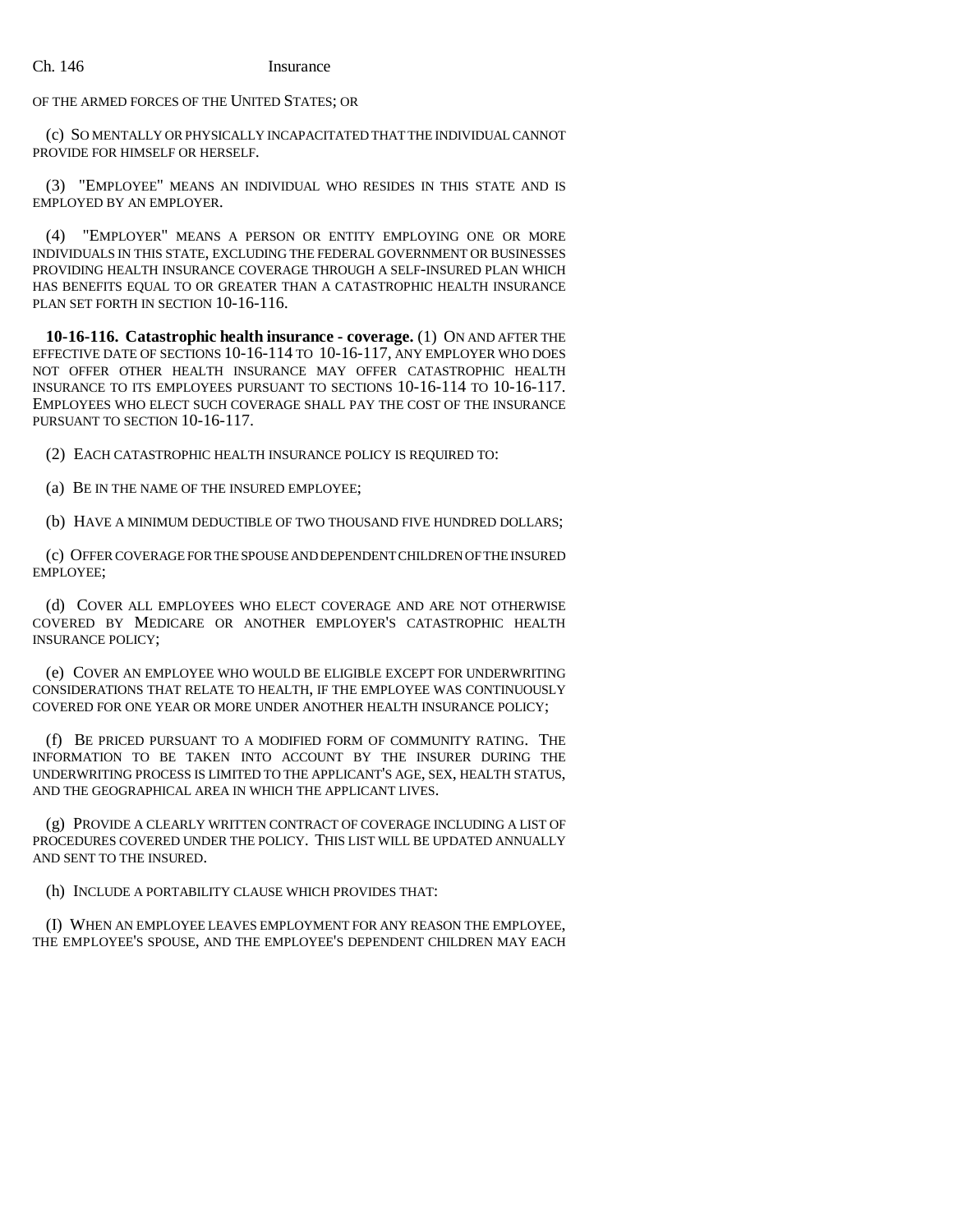Insurance Ch. 146

ELECT TO CONVERT COVERAGE TO AN INDIVIDUAL POLICY IF THEY REQUEST TO DO SO WITHIN THIRTY-ONE DAYS AFTER THE DATE COVERAGE IS LOST;

(II) AN EMPLOYEE OR THE SPOUSE OR COVERED DEPENDENTS OF AN EMPLOYEE WHO ELECT TO CONVERT COVERAGE SHALL PAY ALL PREMIUMS AFTER THE DATE OF THE CONVERSION, WHICH PREMIUMS MAY NOT EXCEED ONE HUNDRED THIRTY-FIVE PERCENT OF PREMIUM AMOUNTS THAT WOULD HAVE BEEN CHARGED WITH RESPECT TO SUCH PERSON HAD HE OR SHE BEEN COVERED AS AN EMPLOYEE UNDER THE PLAN DURING THE SAME PERIOD. IF THE PLAN UNDER WHICH SUCH PERSON WAS COVERED IS CANCELLED OR NOT RENEWED, THE PREMIUM RATES SHALL BE BASED ON THE RATE WHICH WOULD HAVE BEEN CHARGED TO SUCH PERSON HAD THE PLAN CONTINUED IN FORCE AS DETERMINED BY THE INSURER IN ACCORDANCE WITH STANDARD ACTUARIAL PRINCIPLES.

(III) BENEFITS MAY NOT BE LESS THAN THOSE PROVIDED UNDER THE POLICY PRIOR TO THE DATE OF CONVERSION;

(IV) THE INSURER MAY APPLY AGAINST THE BENEFIT LIMITS OF THE CONVERSION POLICY ANY BENEFITS PAID PRIOR TO THE DATE OF CONVERSION, IF THE INSURER CREDITS THE INSURED WITH ANY WAITING PERIOD OR DEDUCTIBLE WHICH WAS CREDITED UNDER THE POLICY PRIOR TO THE DATE OF CONVERSION; AND

(V) UPON THE DEATH OF THE INSURED, ONE OF THE SURVIVING DEPENDENTS OF THE INSURED MAY CONVERT THE POLICY TO AN INDIVIDUAL POLICY.

**10-16-117. Premium payments - pre-tax - election - reporting requirements.** (1) WHEN AN EMPLOYEE HAS PURCHASED CATASTROPHIC HEALTH INSURANCE PURSUANT TO SECTIONS 10-16-114 TO 10-16-117, THE EMPLOYEE IS RESPONSIBLE FOR PAYING THE ENTIRE COST OF THE INSURANCE; HOWEVER, THE EMPLOYER, AT ITS OPTION, MAY PAY ALL OR A PART OF SUCH COST.

(2) AN EMPLOYEE SHALL ELECT TO PURCHASE CATASTROPHIC HEALTH INSURANCE BY SIGNING A WRITTEN ELECTION. SUCH ELECTION SHALL BE IN THE FORM PRESCRIBED BY THE EXECUTIVE DIRECTOR OF THE DEPARTMENT OF REVENUE AND SHALL BE SIGNED PRIOR TO THE DATE THE EMPLOYER WITHHOLDS THE FIRST CONTRIBUTION.

(3) AN EMPLOYER SHALL WITHHOLD THE PREMIUM PAYMENTS FOR CATASTROPHIC HEALTH INSURANCE FROM THE WAGES OF AN EMPLOYEE WHO HAS ELECTED COVERAGE AND SHALL REMIT THE PREMIUMS TO THE INSURING ENTITY ON THE EMPLOYEE'S BEHALF. ALL SUCH PREMIUMS COLLECTED BY AN EMPLOYER ARE WITHHELD FROM THE EMPLOYEE'S WAGES ON A PRE-TAX BASIS PURSUANT TO SECTION 39-22-104.5, C.R.S.

(4) AN EMPLOYER WITHHOLDING PREMIUM PAYMENTS FROM AN EMPLOYEE'S WAGES PURSUANT TO THIS SECTION SHALL REPORT THE AMOUNT WITHHELD TO THE DEPARTMENT OF REVENUE, PURSUANT TO RULES PROMULGATED BY SUCH DEPARTMENT.

**SECTION 2.** Part 1 of article 22 of title 39, Colorado Revised Statutes, 1982 Repl. Vol., as amended, is amended BY THE ADDITION OF A NEW SECTION